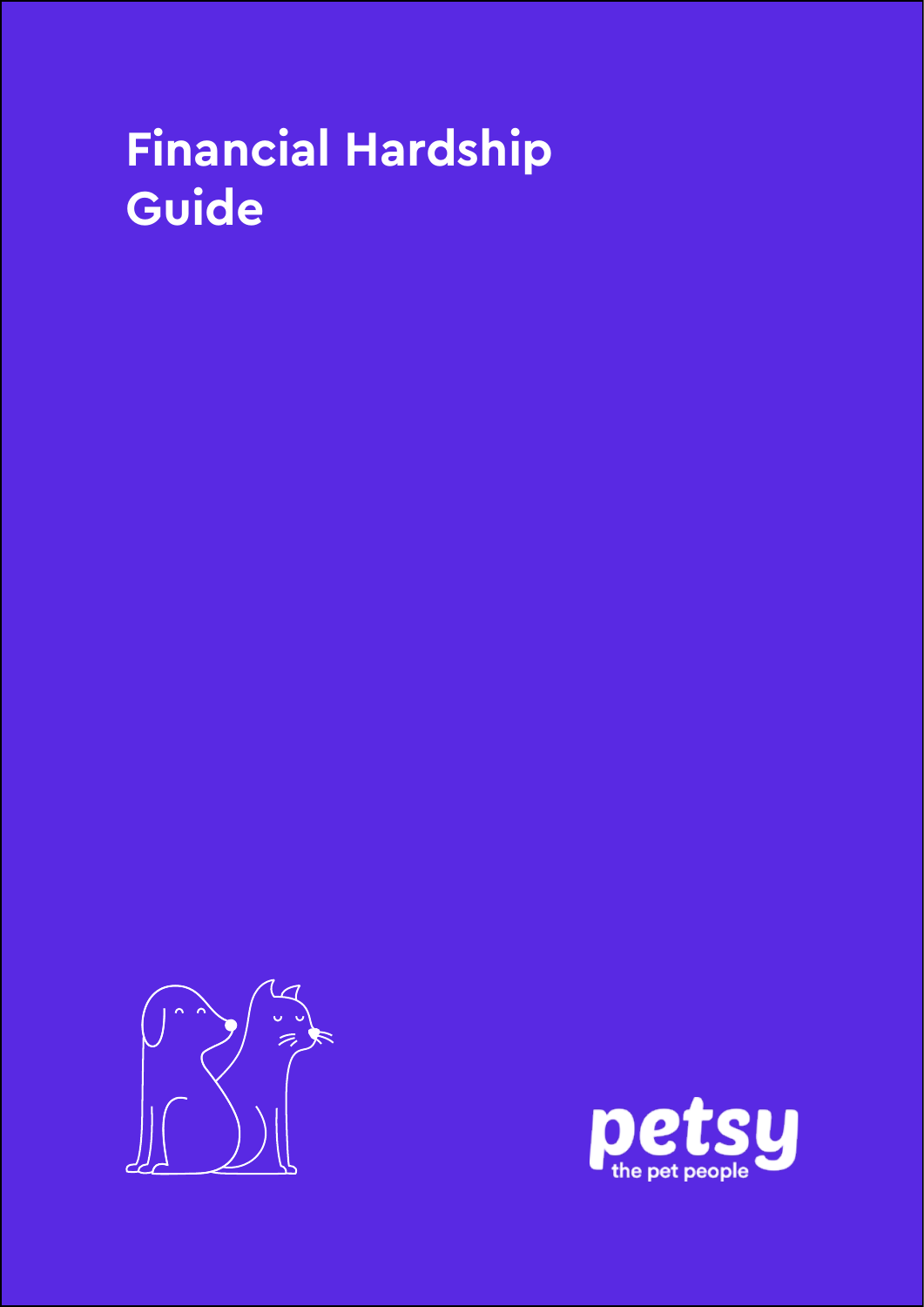We're committed to supporting customers facing financial hardship. Financial hardship involves an inability of the customer to pay a debt, rather than an unwillingness to do so. Financial hardship may arise from a variety of situations and may be for a limited duration or long term.

For more information about the financial hardship provisions under the General Insurance Code of Practice, click the following link and see Part 10 (Financial Hardship): [Code of Practice.](https://insurancecouncil.com.au/wp-content/uploads/2021/10/ICA007_COP_Report_2021-Updates_2.1_LR.pdf)

## **How we can support you**

We're here to support you. If you're having trouble paying a financial obligation to us, call 1300 952 790 to talk to us about your situation. We'll work out a plan with you, and we may be able to assist with the following:

- offer a payment plan
- delay or extend payment due dates
- put the recovery of monies on hold
- release your debt (where appropriate)
- agree with you to pay a reduced lump sum amount
- deduct an excess from a claim amount (cash settlement)

The support that we provide does not include support with paying the premiums under an insurance policy we have issued.

If you are experiencing financial hardship, please contact Petsy by calling 1300 952 790 or emailing support@petsy.com.au regarding our Financial Hardship Support.

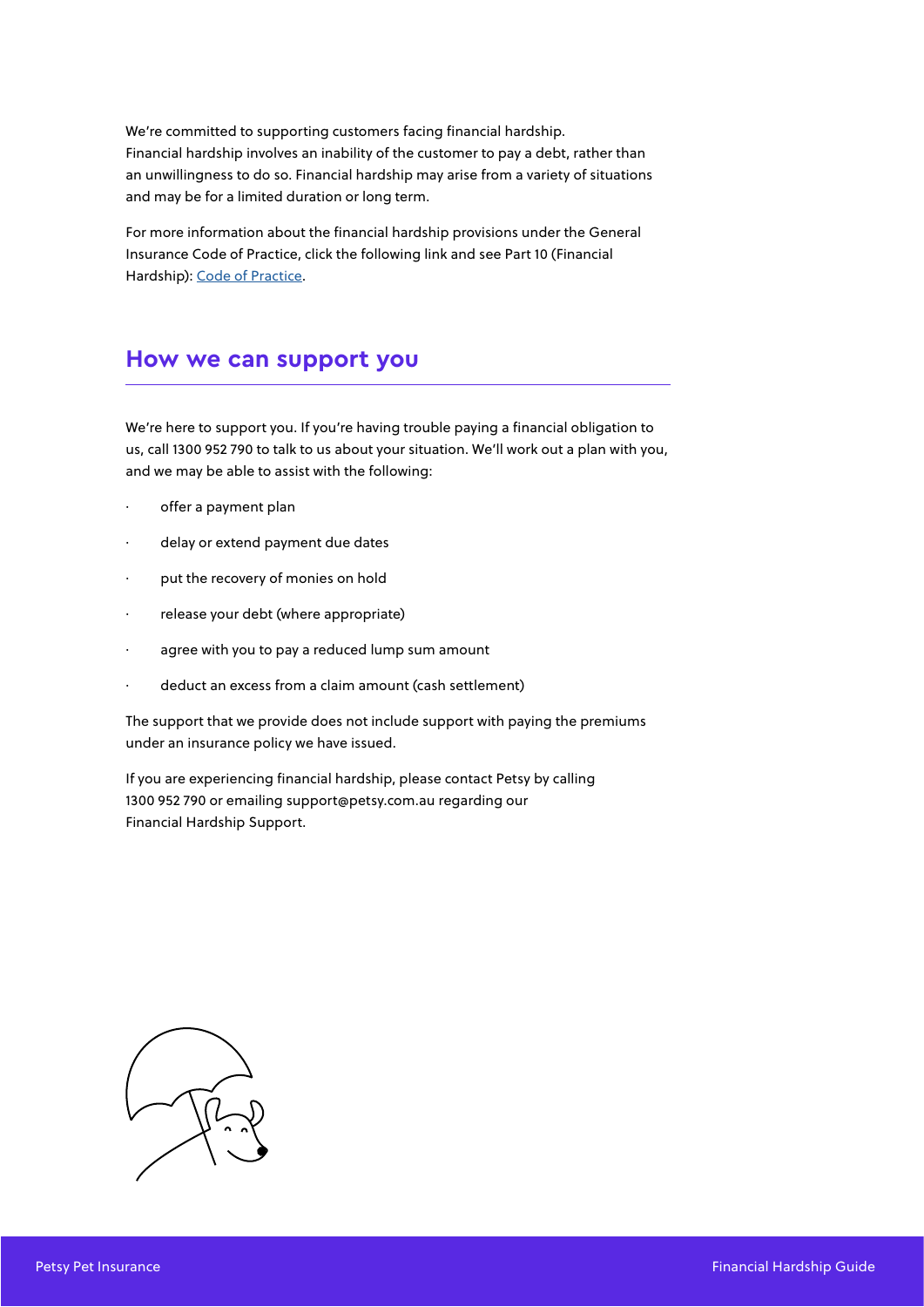## **Fast tracking of urgent claims**

If an event, such as a natural disaster, has meant you have to make a claim under your policy and has also caused you to be in urgent financial need of benefits under that policy, please let us know, as we're here to support you. We might be able to speed up our assessment to give you a decision on your claim or pay an advance amount to ease your financial need.

## **Access to other information and support**

If you wish to speak to someone, the National Debt Helpline provides confidential financial counselling resources that can provide advice to Australians in every state and territory:

Contact the National Debt Helpline on 1800 007 007. Further information and access to online chat with a Financial Counsellor can be obtained at the National Debt Helpline website https://ndh.org.au/